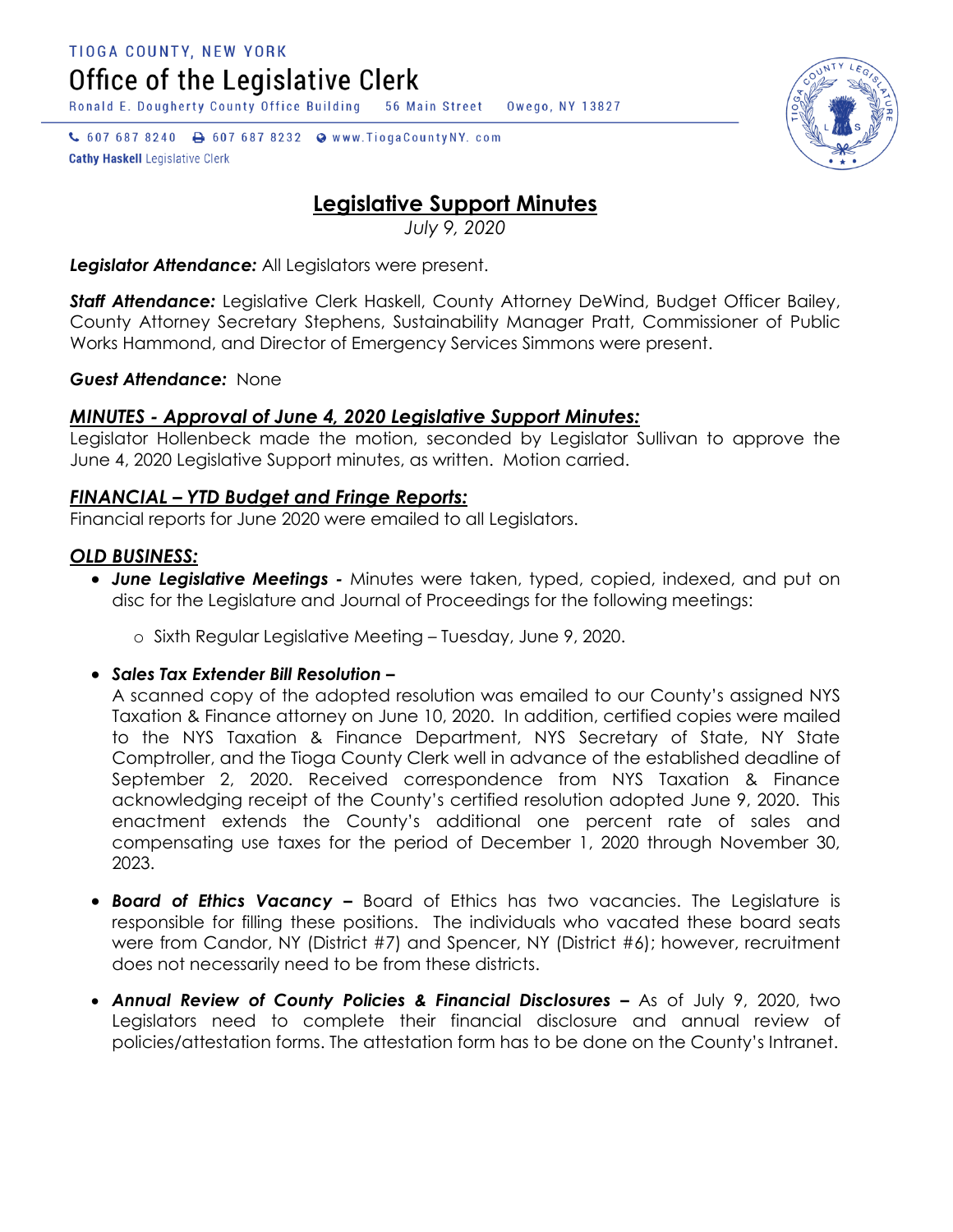Ronald E. Dougherty County Office Building 56 Main Street Owego, NY 13827

↓ 607 687 8240 → 607 687 8232 → www.TiogaCountyNY.com **Cathy Haskell Legislative Clerk** 



#### **NEW BUSINESS:**

- *Leaders Meeting:* Attended the June 24, 2020 meeting.
- *July Legislative Meeting:* Meeting agenda and all resolutions for the Seventh Regular Legislature meeting were reviewed with the Legislature at the July 9, 2020 Legislative Worksession.

The Seventh Regular Legislature Meeting will be on Tuesday, July 14, 2020, at 12:00 p.m. with Finance/Legal Committee meeting at 10:30 a.m. Both meetings will be held in the Hubbard Auditorium.

Legislator Sullivan will lead us in the prayer, pledge and start the voting process.

**Recognition Resolutions:** There are five recognition resolutions for the July 14, 2020 Legislature meeting:

- o *Recognize Jean Slocum's 30 Years of Dedicated Service to Tioga County –* Legislator Standinger will read and present to Ms. Slocum.
- o *Recognize Steve DuVarney's 32 Years of Dedicated Service to Tioga County –* Legislator Mullen will read and present to Mr. DuVarney.
- o *Recognize Susan Fortier's 32 Years of Dedicated Service to Tioga County –* Legislator Mullen will read and present to Ms. Fortier.
- o *Recognize Judy Keil's 19 Years of Dedicated Service to Tioga*  Ms. Keil is not attending the meeting; therefore, this resolution will be noted in the minutes.
- o *Recognize Paul Garlitz's 18 Years of Dedicated Service to Tioga County –* Mr. Garlitz is not attending the meeting; therefore, this resolution will be noted in the minutes.

**Proclamations:** There are two proclamations for the July 14, 2020 Legislature meeting:

- o *Lyme Disease Awareness Month –* This proclamation has been presented previously in years past, therefore, will be noted in the minutes.
- o *Employee Recognition and Appreciation Week (July 13th – 17th) –* A member of the Employee Recognition Committee will read and present this proclamation to this year's recipients.

*Employee Recognition Committee Presentation – Recognition of 25 & 30-Year*  **Employees:** The Employee Recognition Committee (ERC) will be honoring five of the six long-term employees who have attained over 25 years of service at the July 14, 2020 Legislature meeting.